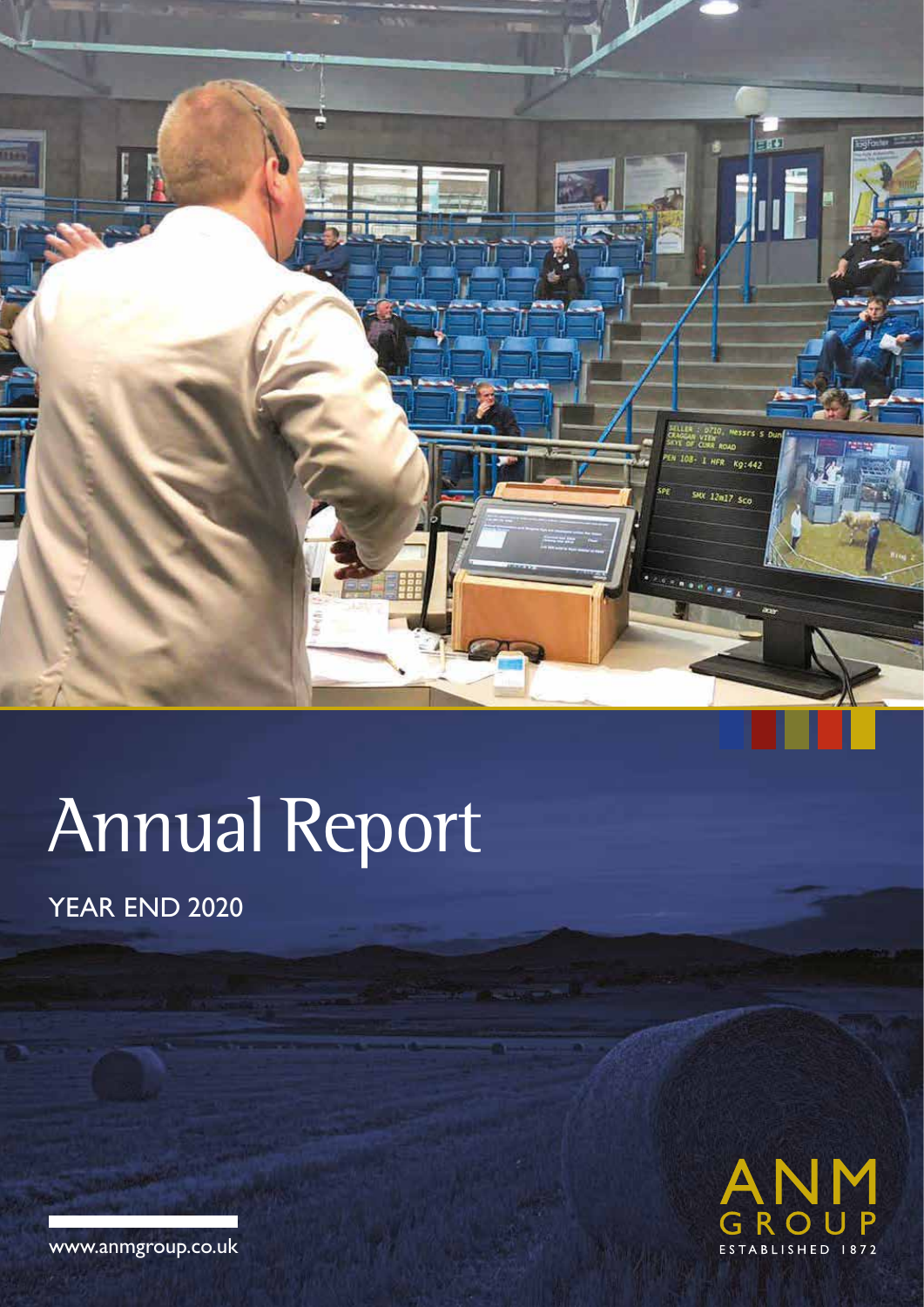

### **OUR MEMBERS SAVED**

£206,000

due to reduced commission rates



RECOR

SHARE

CAPITAL

LEVELS

MAINTAINED

£7,225,957

**ON AVERAGE, MEMBERS HAVE SAVED 7% ON OMMISSION** 

**ON STORE AND PRIME CATEGORIES ACROSS OUR MARKETS**

# **MEMBERS BENEFITS**



**Our members loan scheme has generated a**  PREMIUM INTEREST RATE BONUS OF £84,000

1,241 trading members benefited from our member commission rates





**£357,121** 



Increase in share capital investment by members during the year is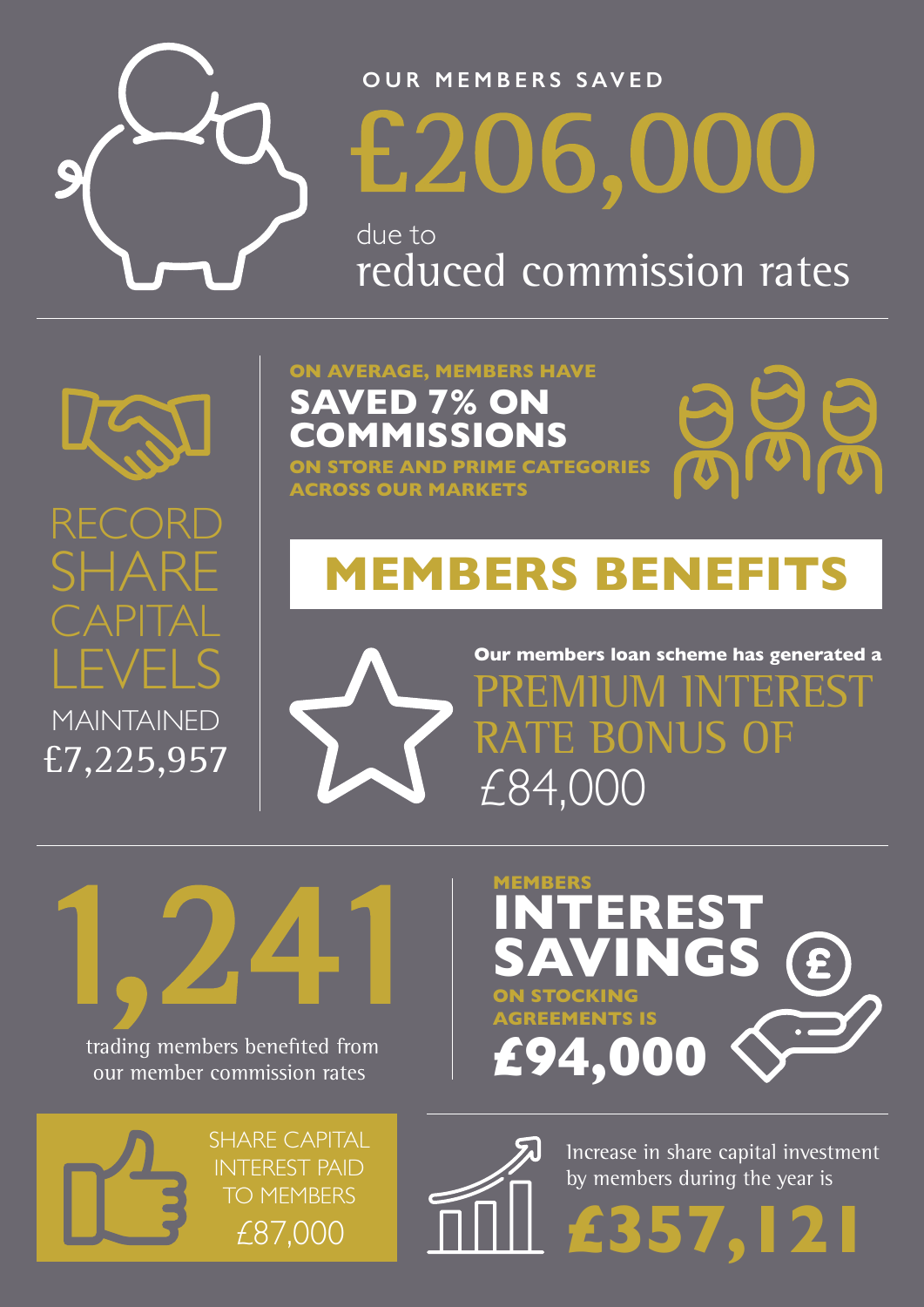### **CONTENTS**

- **4** CHIEF EXECUTIVE'S REPORT
- **5** CHAIRMAN'S REPORT
- **6** DIRECTORS' REPORT
- **7** CONSOLIDATED STATEMENT OF COMPREHENSIVE INCOME
- **8** CONSOLIDATED STATEMENT OF FINANCIAL POSITION
- **9** NOTES ON CONSOLIDATED FINANCIAL STATEMENTS



As a leading co-operative enterprise, we bring together inter-related rural businesses forming a unique and integrated offer for our clients.

### LIVESTOCK MARKETING

Aberdeen & Northern Marts Direct Marketing Services

### ESTATE AGENCY SERVICES AND VALUATIONS

Aberdeen & Northern (Estates) Limited

SPECIALIST VALUATION & AUCTION SERVICES Thainstone Specialist Auctions

CATERING SERVICES & EVENT MANAGEMENT Thainstone Events

### ANM GROUP COMPANIES







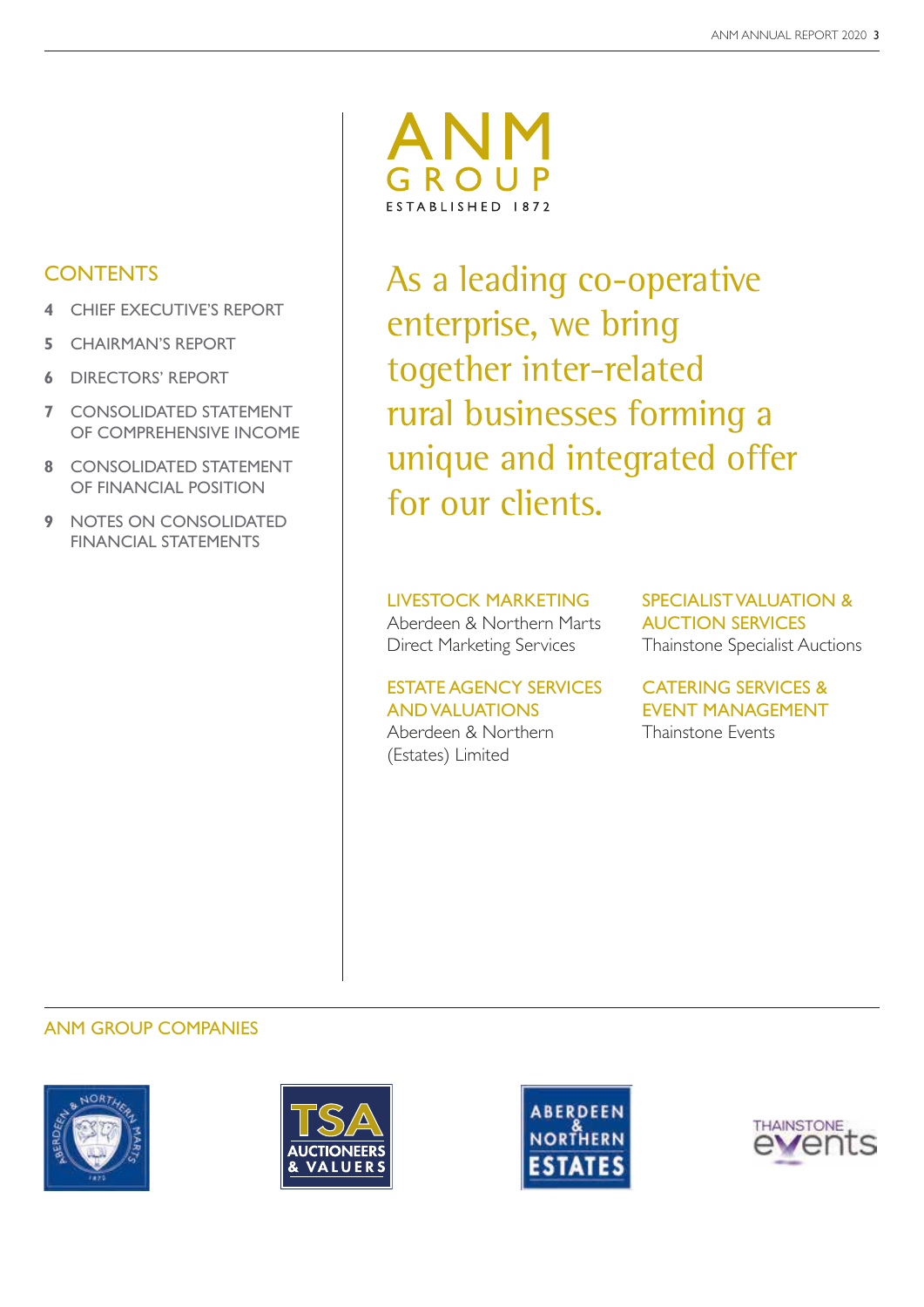# All members gain from Group success.



I am proud to report to members that, after one of the most extraordinary years since we were established in 1872, our Group is able to report on a very positive outcome for the 2020 financial year. In times of real challenge with some of the toughest economic conditions straining all facets of ANM, whether through uncertainties caused by the pandemic, changes in market conditions or Brexit, we have delivered business success. This is testament to the solid foundation our co-operative status provides, the resilience of our industry and to everyone's tremendous hard work and efforts.

### Adapting, innovating, investing

The livestock division has had to adapt and evolve through a period of change required by Government pandemic regulations, and I am very grateful for the way in which everyone has pulled together - our staff, our customers, and the buyers without whom no auction can survive. Changes in the way we work to comply with stringent COVID-19 protocols, managing biosecurity environments and operational challenges were required, often at short notice, and everyone has responded magnificently. Due in no small part to that flexibility and ability to change, our overall trading position is strong, and we expect that to continue throughout 2021.

That confidence is based on the continuing pre-eminence of the live auction ring as the best possible place to buy and sell livestock. It is the live ring, whether attended in person or online, that provides the ultimate reassurance of the best and fairest price for both buyer and seller, as well as the independent support of experienced and professional auctioneers.

The way we trade has continued to evolve. Our longstanding commitment to investing in technology has meant that we have continued to lead our industry on remote live bidding. During this last year we have expanded investment in our digital infrastructure and have been rewarded with significant increases in online bidding at our sales.

Our livestock auctioneering leadership is clear, put simply, we have succeeded against a challenging backdrop largely because we have built bridges before we needed them. We invested early, taking decisions to ensure ANM had available different routes to market, and we are seeing that investment yielding benefits for the business, our customers, and members.

#### Diversity across the Group

For our hospitality business, 2020's restrictions placed unbelievable strain on the division. Simply closing at the start of the pandemic would have been the most straightforward option however, motivated by our responsibility towards our members, customers, staff, and the wider agricultural and rural communities we serve, we adapted to the changing and tiered restrictions. At the outset, we were optimistic that we'd be able to operate through the Christmas period, always our busiest time, however this was

impossible due to further restrictions. When we have been able, we have been proud to provide a service in Porterhouse, and we look forward to more opportunities ahead.

Thainstone Specialist Auctions has responded brilliantly to changing circumstances and continued to provide professional services throughout lockdown. TSA was the first in our industry to hold live equipment sales after lockdown - calling on our experience gained from being at the forefront of online auctions. Live online auctions have continued regularly since, extending to include onsite sales of plant, machinery, and equipment and farm sales.

Post lockdown, Aberdeen & Northern Estates witnessed a very active property market and also excelled in the way the team have worked to deliver for their clients. Restrictions were very challenging, but they worked well to meet customer demands.

We've also worked hard to bring new value to our investment in the Business Park, set to play a big role in cementing Thainstone as the lifeblood of our regional rural economy.

It is of course the case that evolving restrictions have meant that we have made use of various Government financial and employment support schemes, particularly the Coronavirus Job Retention Scheme, and we gratefully acknowledge the support that has been provided. However, the most significant steps forward this year have been very much of our own making.

Of particular note, our strategic change in reducing member commission rates has worked. We wanted to strengthen the bond between the Group and our membership, and in providing additional member-only benefit for using our services, our membership has grown. Members have benefitted from average commission savings of 5% on our already industry-leading rates – a total £206,000 saved by members. Additionally, we have had great take-up in the wider range of member benefits and have seen the overall business grow, not least of all through a 5% increase in member funds invested over the course of 2020.

### Co-operative values

The values that lie at the foundation of what we do are as relevant as ever. Transparency and honesty are the hallmarks of the independent auctioneer, and they are the bedrock of our growing Group and what marks us out from the rest. Our magnificent staff represent those values brilliantly, and they have been resilient and supportive throughout the year.

Investing in the way we support our members with the services and compelling members benefits they value is central to our long-term strategy. Our co-operative values are clear: service first, purpose before profit, and the more who join us, the more we can give back to our membership - a true 'producer organisation'. As a result, we can look to the future with a renewed sense of optimism.

This year as much as any other, our success has been your success. We look forward to our 150th year and beyond with optimism and ambition.

**"Our co-operative values are clear: service first, purpose before profit, and the more who join us, the more we can give back to our membership."**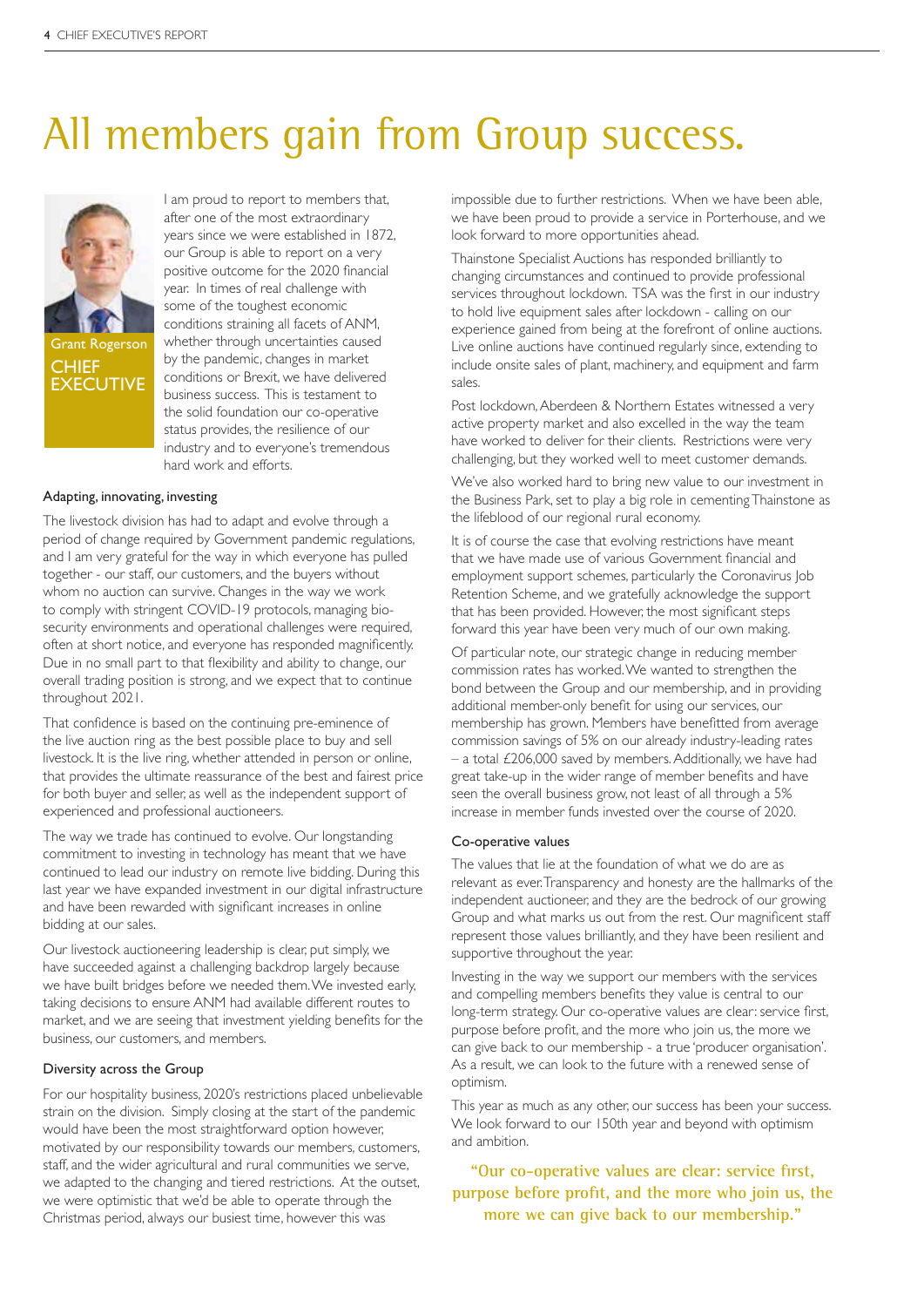# Industry leaders - now more than ever.



The temptation after a rollercoaster year since the last annual report is to reflect on the challenges we have overcome, and the remarkable work undertaken to deliver an outstanding set of results.

Instead, I want to start by looking forward.

The Board has always been focused on building a Group that is fit for the future, fit to embrace the opportunities presented by change and to deliver for our members in doing so. I am very pleased to note that our position as industry leaders has never been so apparent as it is today.

The Board is clear, the strength of the Group is in the combination of traditional values and a focus on innovation in the way that we deliver for members and prepare for the future. To the casual observer, the role of the livestock auctioneer has not changed much in a very long time, but closer inspection indicates otherwise, whilst the values of honesty, transparency and independence remain the same, the way they ply their trade using IT has revolutionised their occupation. Who would have thought a year ago that farm roups, and machinery sales would be conducted in the complete absence of buyers or sellers.

### **"We never forget the central role that ANM plays in the wider community, not least as a major employer, but also as a partner in enhancing life chances across the rural and regional economy."**

By embracing the future, efficiencies introduced have allowed for a strategic reduction in members' livestock commissions to industry leading levels, as part of our relentless desire to deliver member benefit. Value and advantage for our members are our central objectives, and our co-operative model means that the bigger our membership becomes, the more we can deliver for them. With the number of members growing, and record share capital levels of £7.2m, we can be confident that our strategy is bearing fruit. We are, however, always ambitious for more.

Whilst the Board is strategic and looking forward, I do need to pay tribute to all of those who have played their part in remarkable strides taken this year against a unique set of challenges. Our outstanding management team, led by Grant Rogerson, our Chief Executive, and the whole staff complement have worked tirelessly to deliver so much. As a Board we are proud of the part everyone has played, and not least of all our members and customers who have adapted to fastchanging regulations over the course of the year. We know that restrictions have meant that the auction-day experience has been compromised, but the Board is pleased to anticipate more normal times ahead.

### **"The Board is clear, the strength of the Group is in the combination of traditional values and a focus on innovation in the way that we deliver for members and prepare for the future."**

We never forget the central role that ANM plays throughout our trading area and in the wider community, not just as a major employer, but also as a partner in enhancing life chances across the rural and regional economy. With a regional economic contribution of over £100m, ANM's role is significant, and we can be proud of that.

As lockdown lifts, activities we all took for granted will be welcomed back and greatly appreciated. I for one look forward to meeting up with friends, members, and customers when restrictions are finally lifted.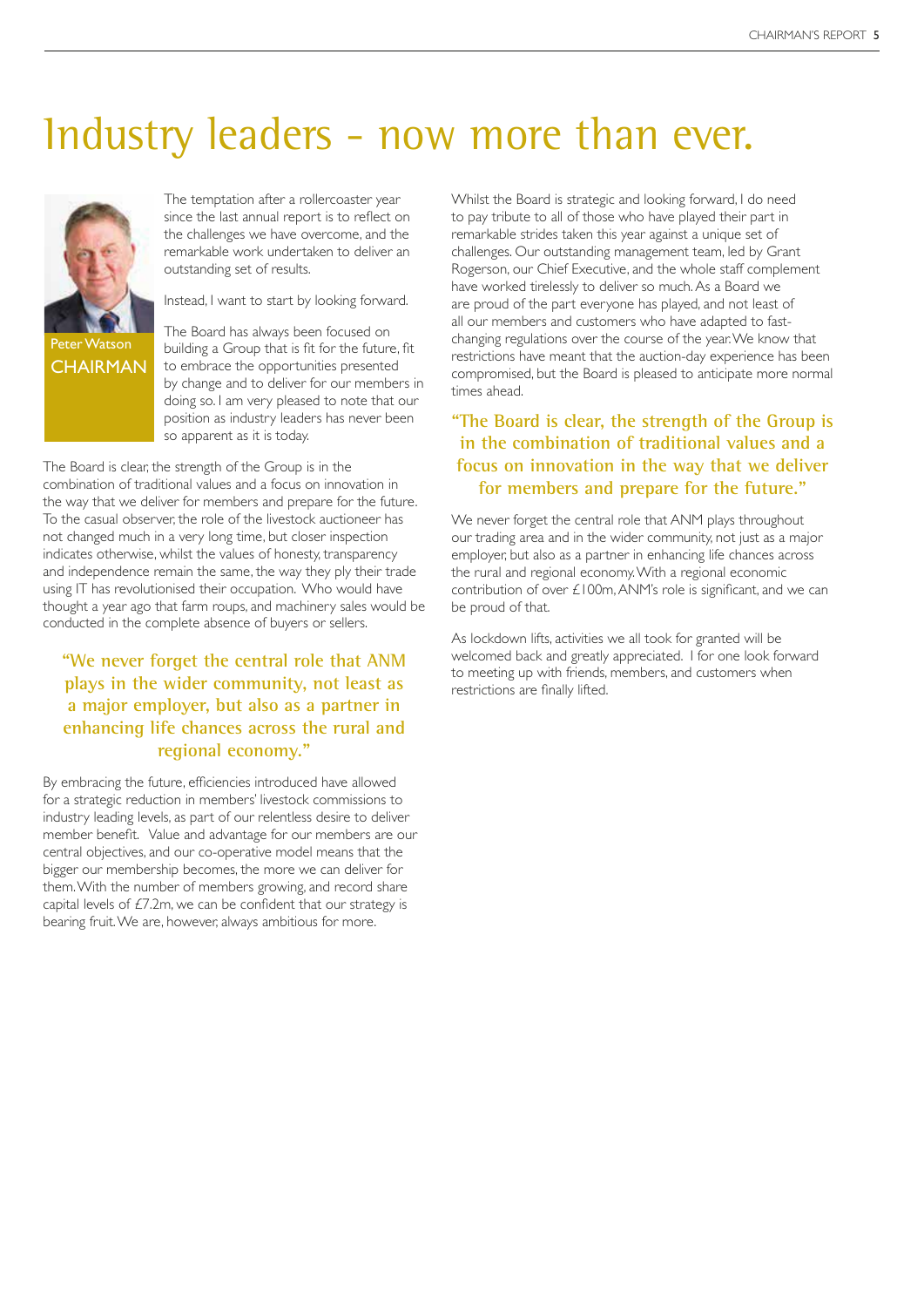### Investing in the way we support our members with the services they value is central to our long term strategy.

The directors submit their report and accounts for the year ended 31 December 2020.

The principal activity of the society is the operation of livestock auction marts throughout the North-East of Scotland. The society's wholly owned subsidiaries during 2020 were:

- (i) Aberdeen & Northern (Estates) Limited, which trades as an estate agency.
- (ii) Thainstone Events Limited, which is a catering company.
- (iii) Thainstone Leasing Company Limited, which is a vehicle sales and leasing company.
- (iv) Scotch Premier Meat Limited, YPM 2012 Limited and Taste of Grampian Limited, which are non-trading companies.

#### RESULTS AND DISTRIBUTION TO **MEMBERS**

The Group results for the year are detailed in the extract of accounts attached.

Interest on share capital of 1.25% is paid. The trading profit for the year amounts to £525,000.

The directors of the society at 31 December 2020 were; D Green, A Hutcheon, T Johnston, M Macaulay, A Mitchell, J Mitchell, G Rogerson, S Stephen, N Thow and P Watson.

In terms of the society's Rules, J Mitchell and A Mitchell are to retire as directors at the Annual General Meeting and are eligible for re-election. J Mitchell and A Mitchell being the only candidates nominated for election to the Board, are in terms of the Rules, duly re-elected.

#### ALIDITORS

The auditors, Azets Audit Services, are reappointed for the current year.

By order of the Directors LC Secretaries Limited Secretary ANM Group Ltd Thainstone Centre Inverurie AB51 5XZ

#### **BANKERS**

Royal Bank of Scotland Plc Aberdeen Queens Cross Branch

### REGISTERED OFFICE

Thainstone Centre Inverurie AB51 5XZ Incorporated under the Industrial Provident Societies Acts No 1231 R(S)

#### **AUDITORS**

Azets Audit Services Statutory Auditor

### CURRENT DIRECTORS



PETER WATSON **CHAIRMAN** 



DEPUTY VICE-CHAIRMAN



ANNA MITCHELL **DIRECTOR** 



DAVID GREEN **DIRECTOR** 

JANE MITCHELL **DIRECTOR** 



ALAN HUTCHEON **DIRECTOR** 



GRANT ROGERSON CHIEF EXECUTIVE



NICOLA BRICE GROUP ACCOUNTANT



AVRIL MCLEOD GROUP EXECUTIVE SUPPORT MANAGER

**SECRETARY** LC Secretaries Limited



MIKE MACAULAY VICE-CHAIRMAN



STUART STEPHEN DIRECTOR



NORMAN THOW DIRECTOR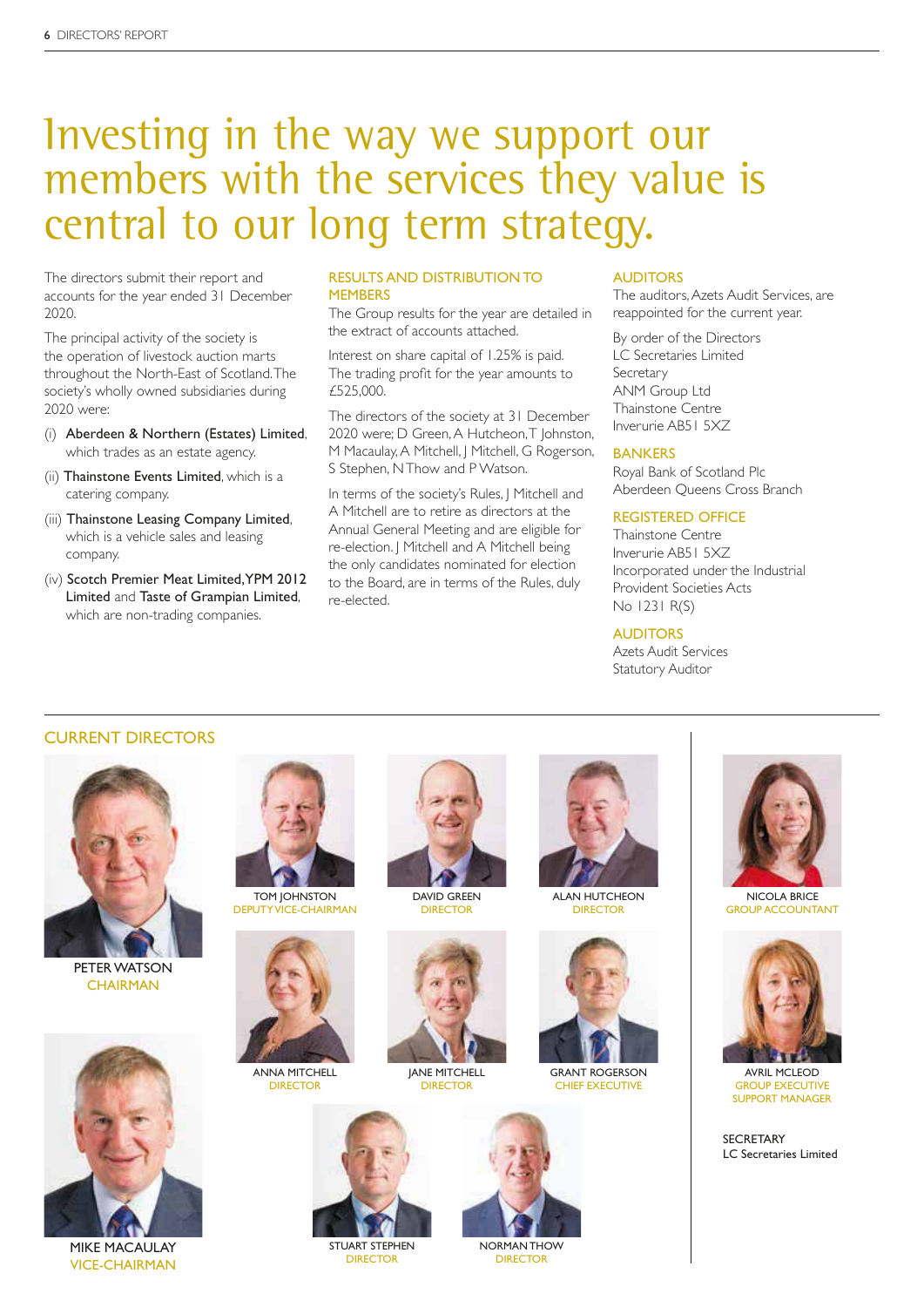### Consolidated statement of comprehensive income for year ended 31 December 2020

| <b>NOTES</b>                                                                                                                                                | 2020<br>£'000                                      | 2019<br>£'000                 |
|-------------------------------------------------------------------------------------------------------------------------------------------------------------|----------------------------------------------------|-------------------------------|
| <b>THROUGHPUT</b><br>$\mathbf{I}$                                                                                                                           | 121.386                                            | 117,221                       |
| <b>TURNOVER</b><br>I                                                                                                                                        | 7,229                                              | 8,510                         |
| OPERATING PROFIT/(LOSS)                                                                                                                                     | 205                                                | (99)                          |
| Interest receivable and similar income<br>Interest payable and similar charges                                                                              | 497<br>(177)                                       | 554<br>(210)                  |
| <b>TRADING PROFIT</b><br>$\mathcal{L}$                                                                                                                      | 525                                                | 245                           |
| Investment property revaluations<br>Movement in provisions<br>Rates rebate for previous years<br>Restructuring costs<br>Defined benefit pension scheme<br>3 | $\overline{\phantom{a}}$<br>(139)<br>(48)<br>(114) | (128)<br>127<br>(70)<br>(200) |
| Interest on share capital -<br>at 1.25% (2019 - 2.00%)                                                                                                      | (88)                                               | (134)                         |
| PROFIT/(LOSS) ON ORDINARY ACTIVITIES BEFORE TAXATION                                                                                                        | 136                                                | (160)                         |
| Taxation for year                                                                                                                                           | (1)                                                |                               |
| Deferred tax movement on defined benefit<br>pension scheme                                                                                                  | 82                                                 | (18)                          |
| PROFIT/(LOSS) FOR THE FINANCIAL YEAR                                                                                                                        | 217                                                | (178)                         |
| <b>CONSOLIDATED STATEMENT OF COMPREHENSIVE INCOME</b>                                                                                                       |                                                    |                               |
| PROFIT/(LOSS) FOR THE FINANCIAL YEAR                                                                                                                        | 217                                                | (178)                         |
| OTHER COMPREHENSIVE INCOME                                                                                                                                  |                                                    |                               |
| Remeasurements of net defined benefit obligation                                                                                                            | (4)                                                | 1,449                         |
| Deferred tax movement relating to actuarial (gain)/loss                                                                                                     | $\overline{\phantom{a}}$                           | (246)                         |
| OTHER COMPREHENSIVE (LOSS)/INCOME FOR THE YEAR                                                                                                              | (3)                                                | 1,203                         |
| TOTAL COMPREHENSIVE INCOME FOR THE YEAR                                                                                                                     | 214                                                | 1,025                         |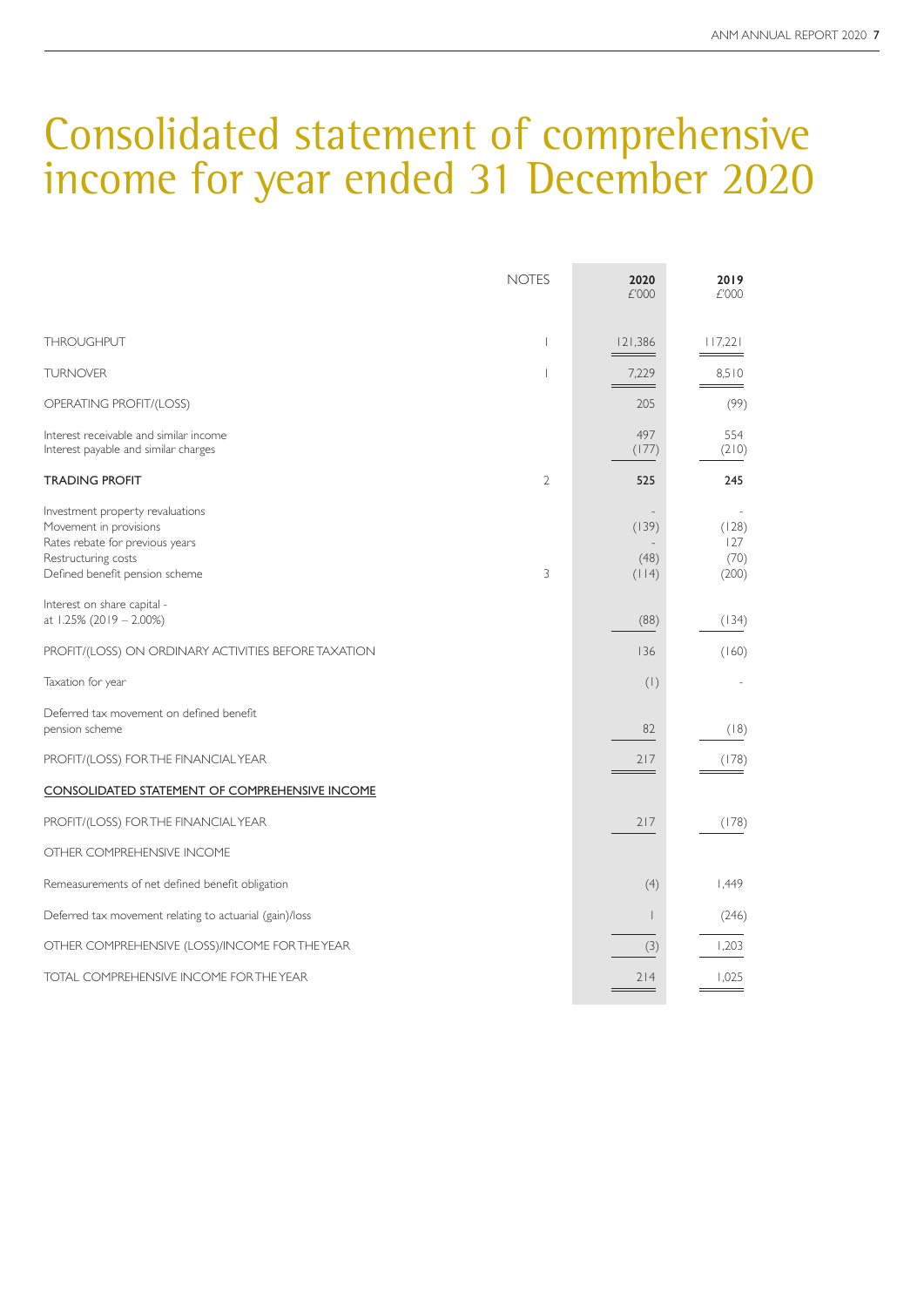# Consolidated statement of financial position as at 31 December 2020

|                                                                                                                                   | <b>NOTES</b>             | 2020<br>£'000                              |                                    | 2019<br>£'000                         |                                    |
|-----------------------------------------------------------------------------------------------------------------------------------|--------------------------|--------------------------------------------|------------------------------------|---------------------------------------|------------------------------------|
| <b>FIXED ASSETS</b><br>Tangible assets<br>Investment properties<br>Investments                                                    | $\overline{4}$<br>5<br>6 |                                            | 27,439<br>5,388<br>419<br>33,246   |                                       | 27,185<br>5,388<br>464<br>33,037   |
| <b>CURRENT ASSETS</b><br>Stocks and work in progress<br>Livestock<br>Debtors<br>Cash in hand                                      | $\overline{7}$           | 60<br>7,085<br>5,464<br>25<br>12,634       |                                    | 105<br>7,238<br>5,870<br>38<br>13,251 |                                    |
| CREDITORS: AMOUNTS FALLING DUE WITHIN ONE YEAR<br>Bank overdraft<br>Development loan<br>Creditors<br>Members loans                | 8                        | 165<br>4,645<br>4,356<br>5,439<br>(14,605) |                                    | 1,928<br>3,852<br>7,552<br>(13, 332)  |                                    |
| NET CURRENT (LIABILITIES)                                                                                                         |                          |                                            | (1,971)                            |                                       | (81)                               |
| TOTAL ASSETS LESS CURRENT LIABILITIES                                                                                             |                          |                                            | 31,275                             |                                       | 32,956                             |
| CREDITORS: AMOUNTS FALLING DUE AFTER ONEYEAR<br>Development loan<br>Members loans<br>Bounce back loan<br>Energy Saving Trust Ioan |                          | (3, 141)<br>(44)<br>(26)                   | (3,211)                            | (4,038)<br>(1, 161)                   | (5,199)                            |
| <b>PROVISIONS</b>                                                                                                                 |                          |                                            | 28,064                             |                                       | 27,757                             |
| Deferred tax                                                                                                                      | 9                        |                                            | (295)                              |                                       | (294)                              |
| NET ASSETS EXCLUDING PENSION SCHEME DEFICIT                                                                                       |                          |                                            | 27,769                             |                                       | 27,463                             |
| Defined benefit pension scheme deficit                                                                                            | $\overline{10}$          |                                            | (4,605)                            |                                       | (4,870)                            |
| NET ASSETS INCLUDING PENSION SCHEME DEFICIT                                                                                       |                          |                                            | 23,164                             |                                       | 22,593                             |
| <b>CAPITAL AND RESERVES</b><br>Called up share capital<br>Capital reserves<br>Profit and loss account                             |                          |                                            | 7,226<br>10,650<br>9,893<br>27,769 |                                       | 6,869<br>10,650<br>9,944<br>27,463 |
| Defined benefit pension scheme deficit                                                                                            |                          |                                            | (4,605)                            |                                       | (4,870)                            |
|                                                                                                                                   | $\left  \ \right $       |                                            | 23,164<br>$\qquad \qquad =$        |                                       | 22,593                             |

Approved by the Board on Signed on behalf of the Board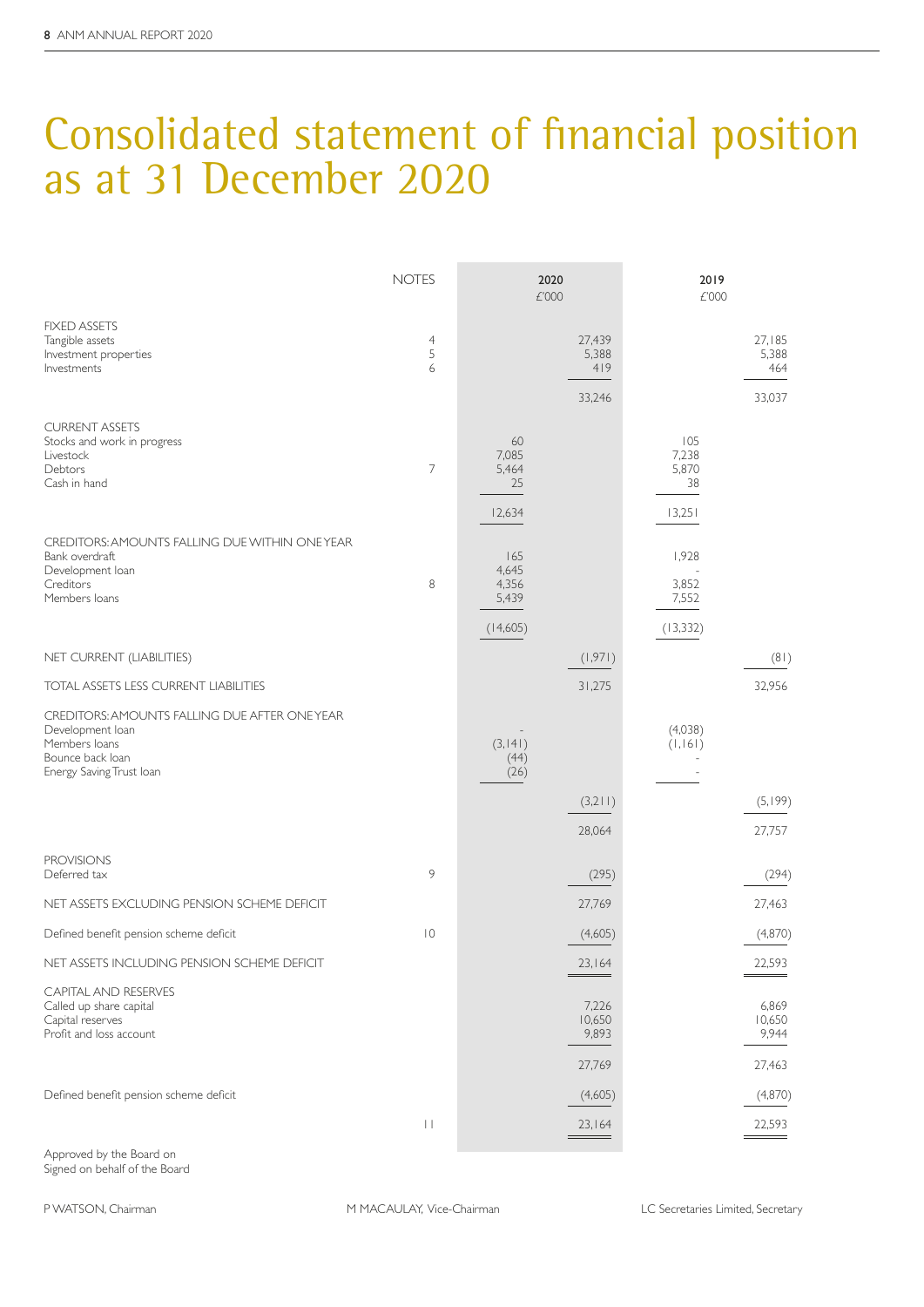### 1 THROUGHPUT AND TURNOVER

Throughput and turnover were contributed as follows. All sales between Group companies have been fully eliminated on consolidation.

|                                                                                        | 2020<br>£'000 | 2019<br>£'000 |
|----------------------------------------------------------------------------------------|---------------|---------------|
| <b>THROUGHPUT</b>                                                                      |               |               |
| Parent Society -                                                                       |               |               |
| Value of livestock and other goods sold on commission                                  | 118,632       | 113,581       |
| Direct sales                                                                           | 1,528         | 1,796         |
| Aberdeen & Northern (Estates) Limited -                                                |               |               |
| Rendering of services                                                                  | 331           | 339           |
| Direct sales -                                                                         |               |               |
| Total value of direct sales by other Group companies                                   | 895           | 1,505         |
|                                                                                        | 121,386       | 117,221       |
| <b>TURNOVER</b>                                                                        |               |               |
| Parent Society -                                                                       |               |               |
| Commission from sales of livestock and other goods                                     | 4,475         | 4,870         |
| Direct sales – fees for valuations and other services rendered                         |               |               |
| and income from farming activities                                                     | 1.528         | 1.796         |
| Aberdeen & Northern (Estates) Limited -                                                |               |               |
| Rendering of services                                                                  | 331           | 339           |
| Thainstone Events Limited -                                                            | 400           | 1,373         |
| Direct sales - sales from the supply of catering services                              |               |               |
| Thainstone Leasing Company Limited -<br>Direct sales - from the sale of motor vehicles | 495           | 132           |
|                                                                                        |               |               |
|                                                                                        | 7,229         | 8.510         |
|                                                                                        |               |               |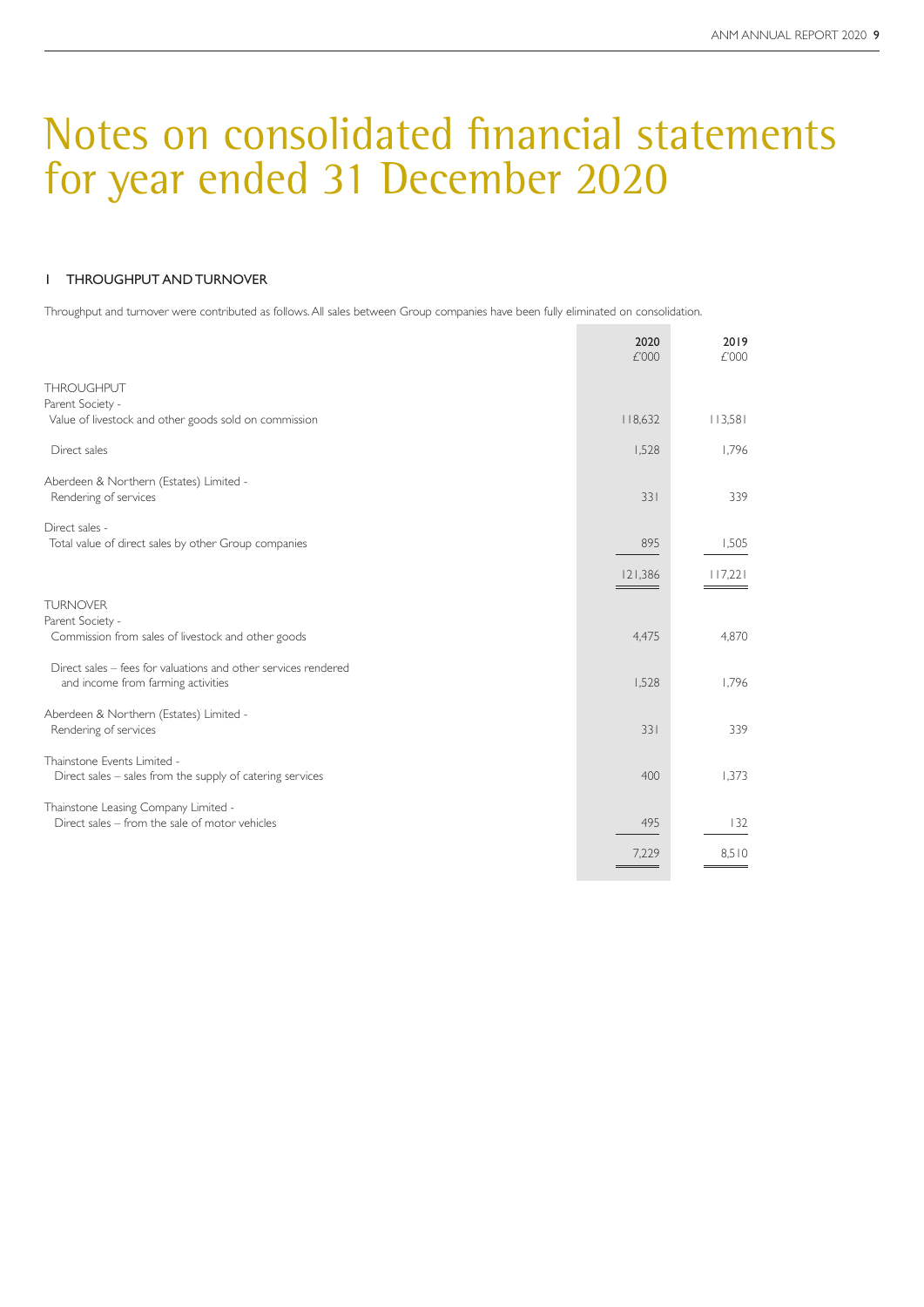### 2 TRADING PROFIT

|                                                                                                                                                                               | 2020<br>£'000                  | 2019<br>£'000                   |
|-------------------------------------------------------------------------------------------------------------------------------------------------------------------------------|--------------------------------|---------------------------------|
| Group trading profit was contributed as follows:                                                                                                                              |                                |                                 |
| Parent Society<br>Aberdeen & Northern (Estates) Limited<br>Thainstone Events Limited<br>Thainstone Leasing Co. Limited                                                        | 582<br>26<br>(115)<br>32       | 44<br>58<br>42                  |
|                                                                                                                                                                               | 525                            | 245                             |
| Group trading profit is arrived at after charging/(crediting): -                                                                                                              |                                |                                 |
| Depreciation of tangible fixed assets<br>Gain on sale of fixed assets other than property<br>Release of grant<br>Directors' emoluments for services<br>Auditors' remuneration | 725<br>(5)<br>(25)<br>44<br>39 | 743<br>(28)<br>(25)<br>53<br>39 |
|                                                                                                                                                                               | 778                            | 782                             |

### 3 DEFINED BENEFIT PENSION SCHEME BEFORE TAXATION

|                                                | 2020<br>£'000                     | 2019<br>£'000                     |
|------------------------------------------------|-----------------------------------|-----------------------------------|
| The charge to profit and loss for the year is: |                                   |                                   |
| - Service cost<br>- Net interest expense       | $\overline{\phantom{a}}$<br>(114) | $\overline{\phantom{0}}$<br>(200) |
|                                                | (114)<br>___                      | (200)                             |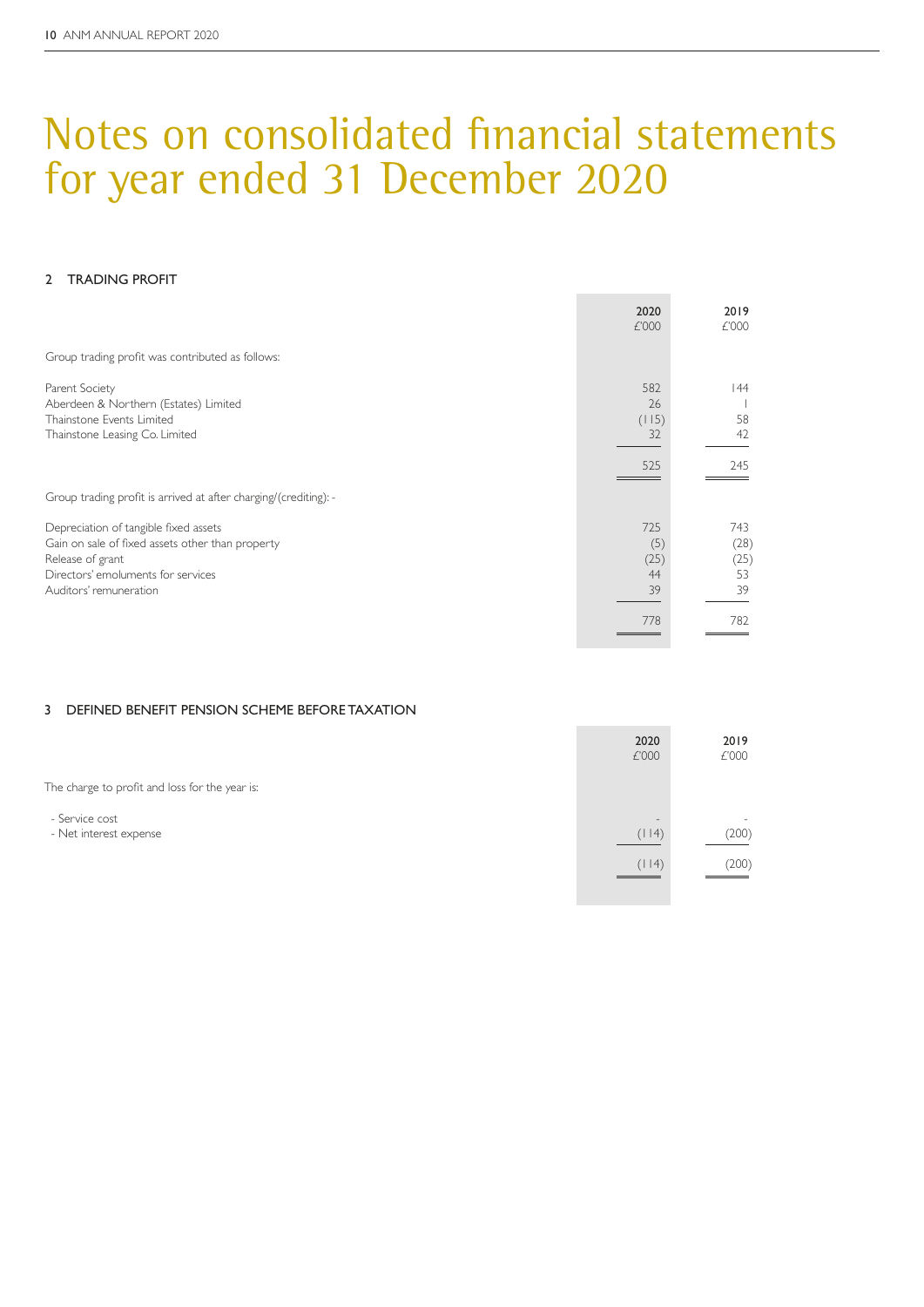### 4 TANGIBLE FIXED ASSETS

| THE GROUP                                 | £'000<br>At 31.12.19 | £'000<br><b>Additions</b> | £'000<br>Disposals       | £'000<br>At 31.12.20 |
|-------------------------------------------|----------------------|---------------------------|--------------------------|----------------------|
| Cost or valuation:<br>Freehold properties | 27,501               | 809                       |                          | 28,310               |
| Equipment, fittings etc.                  | 4,873                | 86                        |                          | 4,959                |
| Motor vehicles                            | 705                  | 130                       | (89)                     | 746                  |
|                                           | 33,079               | 1,025                     | (89)                     | 34,015               |
|                                           |                      | Charge for                | On                       |                      |
|                                           | At 31.12.19          | Year                      | <b>Disposals</b>         | At 31.12.20          |
| Depreciation:<br>Freehold properties      | 1,369                | 284                       |                          | 1,653                |
| Equipment, fittings etc.                  | 4,154                | 302                       | $\overline{\phantom{a}}$ | 4,456                |
| Motor vehicles                            | 371                  | 139                       | (43)                     | 467                  |
|                                           | 5,894                | 725                       | (43)                     | 6,576                |
|                                           |                      |                           |                          |                      |
| Net book value                            | 27,185               |                           |                          | 27,439               |

#### 5 INVESTMENT PROPERTIES

|                                          |               | Group         |
|------------------------------------------|---------------|---------------|
|                                          | 2020<br>£'000 | 2019<br>£'000 |
| At 31 December 2019<br>Additions in year | 5,388         | 5,359<br>29   |
| At 31 December 2020                      | 5,388         | 5,388         |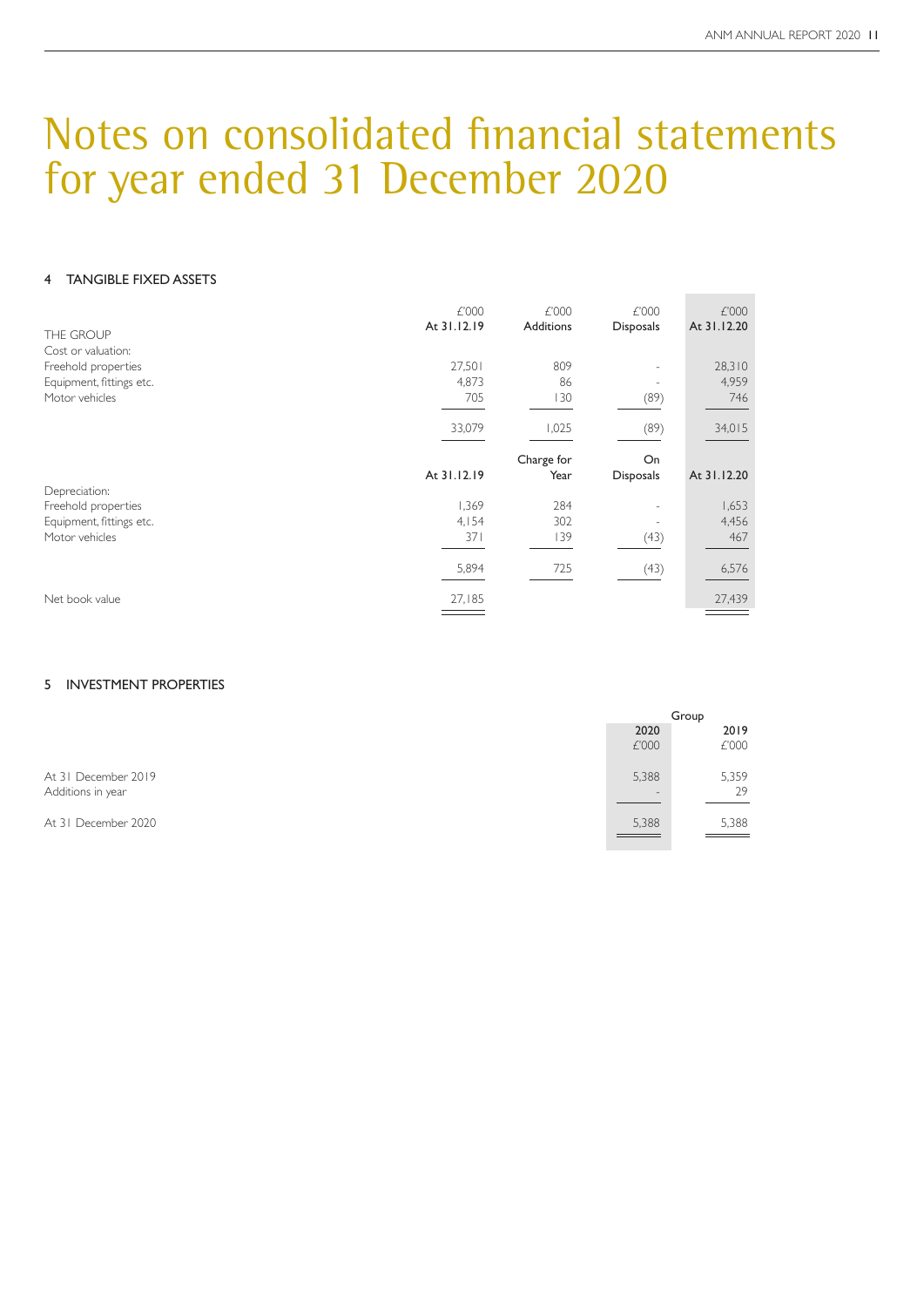#### 6 INVESTMENTS

|                                                                                              |              |                        | Group         |
|----------------------------------------------------------------------------------------------|--------------|------------------------|---------------|
|                                                                                              | <b>NOTES</b> | 2020<br>£'000          | 2019<br>£'000 |
| Subsidiary undertakings – at cost<br>Associated undertakings and trade investments - at cost | (a)<br>(b)   | $\qquad \qquad$<br>419 | 464           |
|                                                                                              |              | 419                    | 464           |

All of the above investments are unlisted.

Note:

(a) Details of the trading subsidiaries are as follows:

|                                       |                             |                        | Percentage of<br>equity shares held |                   |
|---------------------------------------|-----------------------------|------------------------|-------------------------------------|-------------------|
|                                       | Country of<br>Incorporation | Principal<br>Activity  | Group                               | Parent<br>Society |
| Aberdeen & Northern (Estates) Limited | Scotland                    | Land and Estate Agents | 100%                                | 100%              |
| Thainstone Events Limited             | Scotland                    | Caterers               | 100%                                | 100%              |
| Thainstone Leasing Co. Limited        | Scotland                    | Vehicle leasing/sales  | 100%                                | 100%              |

The Parent Society holds 100% of the equity shares, directly and indirectly, in its non-trading subsidiaries, Scotch Premier Meat Limited, Taste of Grampian Limited and YPM 2012 Limited. Scotch Premier Meat Limited and Taste of Grampian Limited are incorporated in Scotland and YPM 2012 Limited is incorporated in England.

(b) Associated undertakings and trade investments: -

The Parent Society has investments in Scotbeef Inverurie Limited and Yorkshire Premier Meat Limited and an interest in Maverston LLP, a limited liability partnership, whose principal activity is property development. The investment in Maverston LLP has been fully written off previously. The investment in Yorkshire Premier Meat Limited has been redeemed in the current year. The Parent Society also has an interest in Thainstone LLP and Cowiesburn ANM LLP.

### 7 DEBTORS

|                                                                                  |                              | Group                               |
|----------------------------------------------------------------------------------|------------------------------|-------------------------------------|
|                                                                                  | 2020<br>£'000                | 2019<br>£'000                       |
| Trade debtors<br>Other debtors<br>Prepayments<br>Owed by associated undertakings | 1.481<br>172<br>279<br>3,532 | <b>1,704</b><br>340<br>383<br>3,443 |
|                                                                                  | 5,464                        | 5,870                               |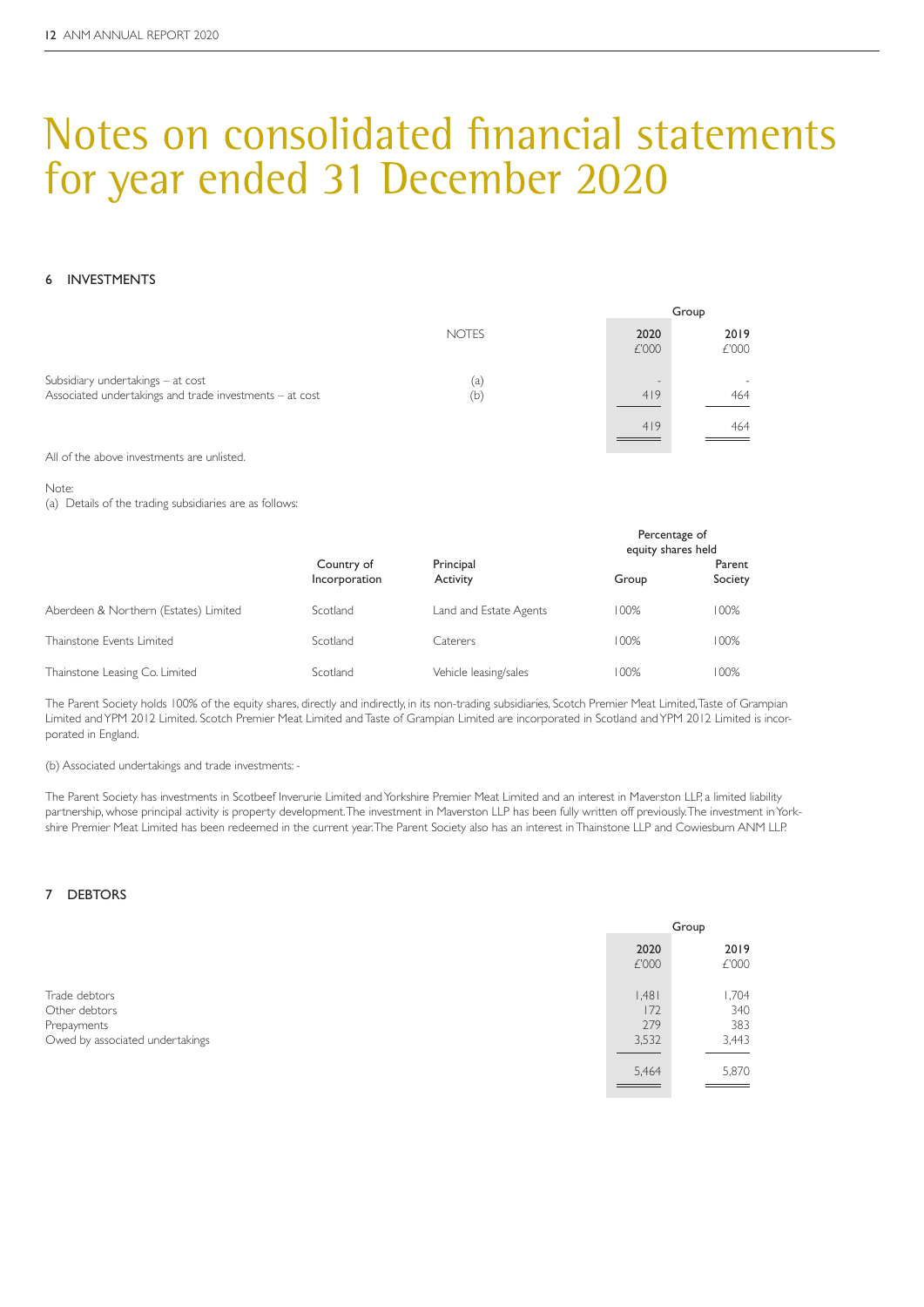#### 8 CREDITORS: AMOUNTS FALLING DUE WITHIN ONE YEAR

|                                                                                                                                              | Group                            |                                  |
|----------------------------------------------------------------------------------------------------------------------------------------------|----------------------------------|----------------------------------|
|                                                                                                                                              | 2020<br>£'000                    | 2019<br>£'000                    |
| Trade creditors<br>PAYE, national insurance and VAT<br>Accruals and deferred income<br>Other creditors<br>Proposed interest on share capital | 518<br>583<br>2,540<br>630<br>85 | 797<br>206<br>2,186<br>532<br> 3 |
|                                                                                                                                              | 4,356                            | 3,852                            |

### 9 DEFERRED TAXATION

|                                                                      | Group              |                    |
|----------------------------------------------------------------------|--------------------|--------------------|
|                                                                      | 2020<br>£'000      | 2019<br>£'000      |
| The provision made for deferred taxation is as follows:              |                    |                    |
| Provision -<br>Accelerated capital allowances<br>Revaluation reserve | (17)<br>312<br>295 | (18)<br>312<br>294 |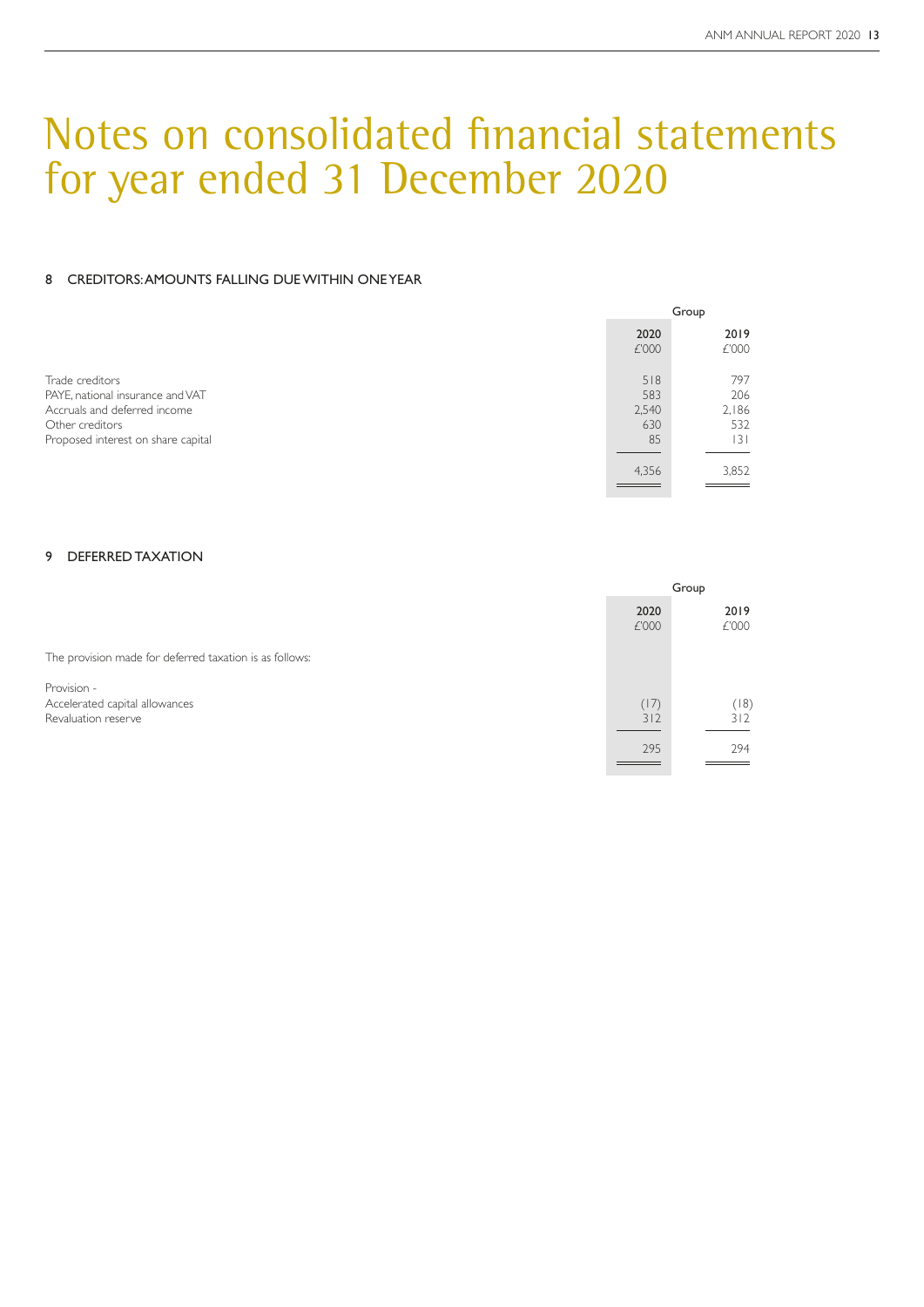#### 10 PENSION SCHEMES

The Group operates a defined contribution pension scheme.

The defined contribution scheme, which commenced on 1 January 2000, is a Group personal pension plan operating on a defined contribution basis and is available to all Group employees.

The defined benefit scheme, closed to new entrants as of 28 February 1999, provides members with defined benefits based on salary. The benefit promises are funded in advance and the scheme assets are held in a separate trustee administered fund. Contributions to the scheme are assessed in accordance with the advice of a qualified actuary on the basis of triennial valuations using the projected unit method of valuation.

The last triennial valuation was conducted as at 1 January 2018 and updated at 31 December 2020 by a qualified independent actuary. The results of the actuarial valuation at 1 January 2018 showed a deficit of £6.839m. At this valuation, the market value of the scheme's assets amounted to £25 million and the actuary determined that this represents 79% of the scheme's liabilities. The Group has agreed with the trustees to target removal of this deficit over a period of 10 years and 7 months from 1 January 2018 by payment of contributions of £507,000 p.a. until 31 December 2018, then £300,000 p.a. until 31 December 2021, then £610,000 p.a. until 31 July 2028.

|                                                                                                                         | 2020<br>£'000       | 2019<br>£'000         |
|-------------------------------------------------------------------------------------------------------------------------|---------------------|-----------------------|
| Movement in defined benefit pension scheme deficit during the year                                                      |                     |                       |
| Deficit at    anuary                                                                                                    | (5,867)             | (7,416)               |
| Movement in year:<br>- Contributions<br>- Net interest expense<br>- Actuarial (loss)/gain in Other comprehensive income | 300<br>(114)<br>(4) | 300<br>(200)<br>1,449 |
| Deficit at 31 December                                                                                                  | (5,685)             | (5,867)               |
| Less: Deferred taxation                                                                                                 | 1,080               | 997                   |
| Deficit net of taxation                                                                                                 | (4,605)             | (4,870)               |

#### 11 RECONCILIATION OF MOVEMENTS ON SHAREHOLDERS' FUNDS

|                                                                                                                                                                        | Group                       |                                |
|------------------------------------------------------------------------------------------------------------------------------------------------------------------------|-----------------------------|--------------------------------|
|                                                                                                                                                                        | 2020<br>£'000               | 2019<br>£'000                  |
| Movement for the financial year after taxation<br>Remeasurements of net defined benefit obligation<br>Share capital issued<br>Opening shareholders' funds at I January | 217<br>(3)<br>357<br>22,593 | (178)<br>.203<br>309<br>21,259 |
| Closing shareholders' funds at 31 December                                                                                                                             | 23,164                      | 22,593                         |

All of the above funds are attributable to members.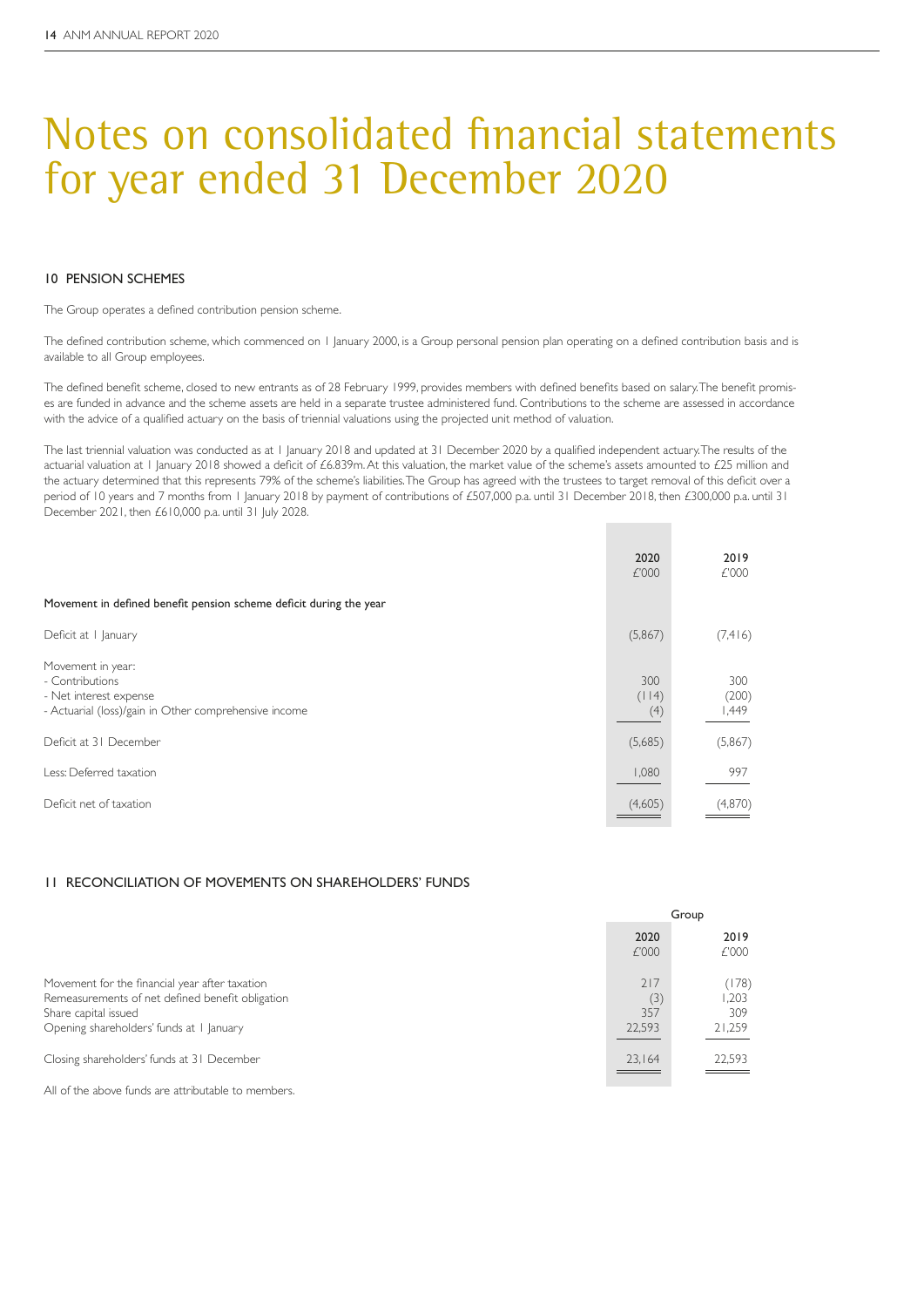